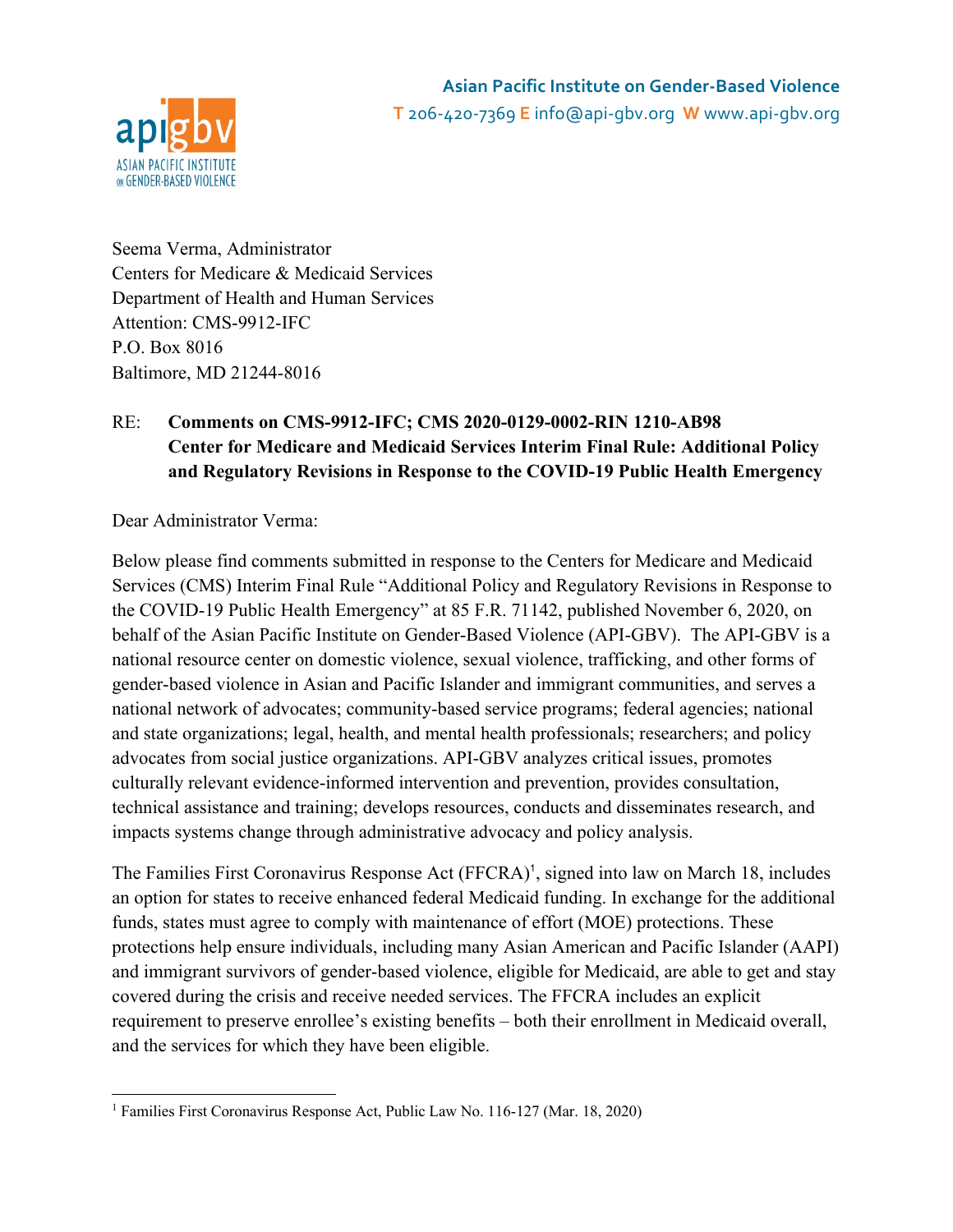API-GBV is deeply concerned about several provisions of this Interim Final Rule (IFR). In a reversal of CMS's stated policy from March to October 2020, this IFR would now allow states to impose numerous types of coverage restrictions for individuals who are enrolled in Medicaid. These provisions could particularly have a negative impact on AAPI and immigrant survivors and their families.

Immigrants are essential workers, and many fulfill critical roles at the frontlines of the pandemic. <sup>2</sup> Our healthcare system in particular relies heavily on immigrant workers, who account for nearly one in five<sup>3</sup> health care staff and are overwhelmingly people of color. For example, Filipino and Filipino American nurses are dying from COVID-19 at disproportionately high rates in California, accounting for more than 30 percent of the 205 U.S. nurses who have died, though the group makes up just 4 percent of the total nurse workforce. 4

API-GBV also opposes permitting states to receive enhanced funding while refusing to cover COVID-19 vaccination for some Medicaid enrollees, which could significantly impact the ability of pregnant immigrant women enrolled in the Children's Health Improvement Program (CHIP) to obtain the COVID vaccine. API-GBV strongly recommends that CMS withdraw these provisions.

#### **Reductions in Services**

The IFR would allow states to change the amount, duration, and scope of Medicaid services. For example, when states faced budget constraints after the Great Recession, some states imposed numerical caps on benefits like physician visits and hospital days.<sup>5</sup> While these capped services may have been adequate for some enrollees, in many cases they were likely not sufficient for other populations, such as some immigrant survivors with chronic illnesses and disabilities.

Access to Medicaid and other health care programs provide a critical lifeline for survivors of domestic violence, sexual assault, and human trafficking for treating the significant health consequences of abuse including: acute injury, chronic pain, sexually transmitted infections, gastrointestinal problems, diabetes, hypertension, and traumatic brain injury, among others.6

<sup>2</sup> J. Gelatt, Immigrant Workers; Vital to the U.S. COVIF-19 Response, Disproportionately Vulnerable (March 2020), Available at: https://www.migrationpolicy.org/research/immigrant-workers-us-covid-19-response

<sup>3</sup> D. Renwick & S. Dubnow, *Many People of Color, Immigrants Among Over 1000 US Health Workers Lost to COVID,*(2020), Available at: https://khn.org/news/many-people-of-color-immigrants-among-1080-us-healthworkers-lost-to-covid/

<sup>4</sup> F. Kelliher, *California's Filipino American nurses are Dying from COVID-19 at Alarming Rates* (2020), Avilable at: https://www.mercurynews.com/2020/10/04/californias-filipino-american-nurses-are-dying-from-covid-19-atalarming-rates/

<sup>5</sup> Kaiser Family Foundation, *Moving Ahead Amid Fiscal Challenges: A Look at Medicaid Spending, Coverage and Policy Trends* (2011), Available at: https://www.kff.org/wp-content/uploads/2013/01/8248.pdf#page=93

<sup>6</sup> M.J. Breiding, M.C. Black, GW Ryan, *Chronic Disease and Health Risk Behaviors Associated with*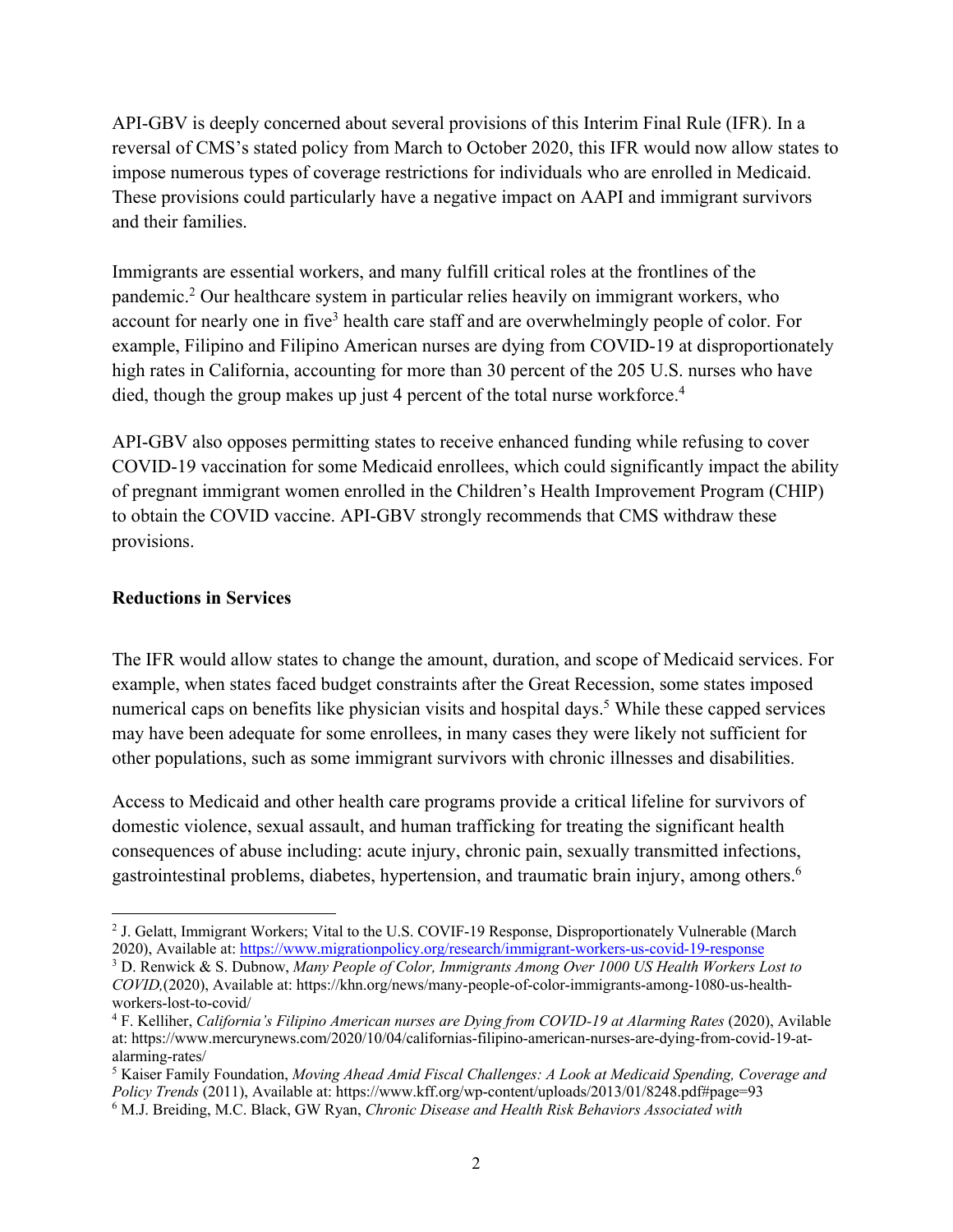Service providers report that Medicaid is valuable to the recovery of survivors as it is a benefit many survivors cannot afford, with 76% of providers reporting that healthcare assistance consistently helps the survivors with whom they work. New CDC data found the lifetime pervictim cost of intimate partner violence was \$103,767 for women victims with 59% going to medical costs.7 It is clear that Medicaid coverage helps survivors access care: when looking at trauma care alone, Kaiser Family Foundation found that Medicaid increased coverage of individuals with traumatic injuries for acute and post-acute care and protects against unexpected medical bills.<sup>8</sup> Survivors of gender-based violence are also more likely than others to need health, mental and behavioral health services because of increased risk for suicide, depression, anxiety, posttraumatic stress disorder, and substance abuse. Ensuring they can get the care they need, when they need it, can improve their health and well-being for the rest of their lives.

#### **Increased Cost-Sharing**

The IFR would allow states to increase cost-sharing, which would also harm immigrants. Research over the last four decades has consistently concluded that the imposition of costsharing on low-income populations reduces both necessary and unnecessary care and correlates with increased risk of poor health outcomes.<sup>9</sup> Further, the pandemic increases the harm caused by cost-sharing. The pandemic has significantly increased financial hardship among low-income families and AAPI families making it less likely that they will be able to afford to pay additional  $cost\text{-}sharing.<sup>10</sup>$ 

In particular, increased cost sharing will have significant impacts on immigrant survivors of domestic and sexual violence. Sufficient economic resources may mean the difference between a survivor being able to leave or staying in an abusive relationship. The Centers for Disease Control has concluded that improving financial security for individuals and families can help

few-take-notice?; H Bernstein, J. Gonzalez, D. Gonzalez, & J. Jagannath, *Immigrant-Serving Organizations' Perspectives on the COID-19 Crisis*, (August 2020), Available at:

*Intimate Partner Violence-18 U.S. States/Territories*, 18 Annals of Epidemiology 2008, 538-44 (2005)

<sup>7</sup> C. Peterson, M.C. Kearns, W.L. McIntosh, L.F. Estefan, C. Nicolaidis, K.E. McCollister, A. Gordon, and C. Florence, *Lifetime Economic Burden of Intimate Partner Violence Among U.S. Adults,* 55 American Journal of Preventative Medicine 4, 433-444 (2018). DOI: 10.1016/j.amepre.2018.04.049.

<sup>8</sup> S. Goodman, *The Difference Between Surviving and Not Surviving: Public Benefits Programs and Domestic and Sexual Violence Victims' Economic Security* (2018), at 11, available at

https://vawnet.org/material/difference-between-surviving-and-not-surviving-public-benefits-programs-anddomesticand

<sup>9</sup> D. Machledt & J. Perkins, *Medicaid Premiums and Cost Sharing* (2014), available at https://healthlaw.org/resource/medicaid-premiums-and-cost-sharing/

<sup>10</sup> See, S. Horsley, 'Overlooked': Asian American Jobless Rate Surges But Few Take Notice. *NPR.* October, 2020. Retrieved from https://www.npr.org/2020/10/01/918834644/overlooked-asian-american-jobless-rate-surges-but-

https://www.urban.org/sites/default/files/publication/102775/immigrant-serving-organizations-on-the-covid-19 crisis 0 0.pdf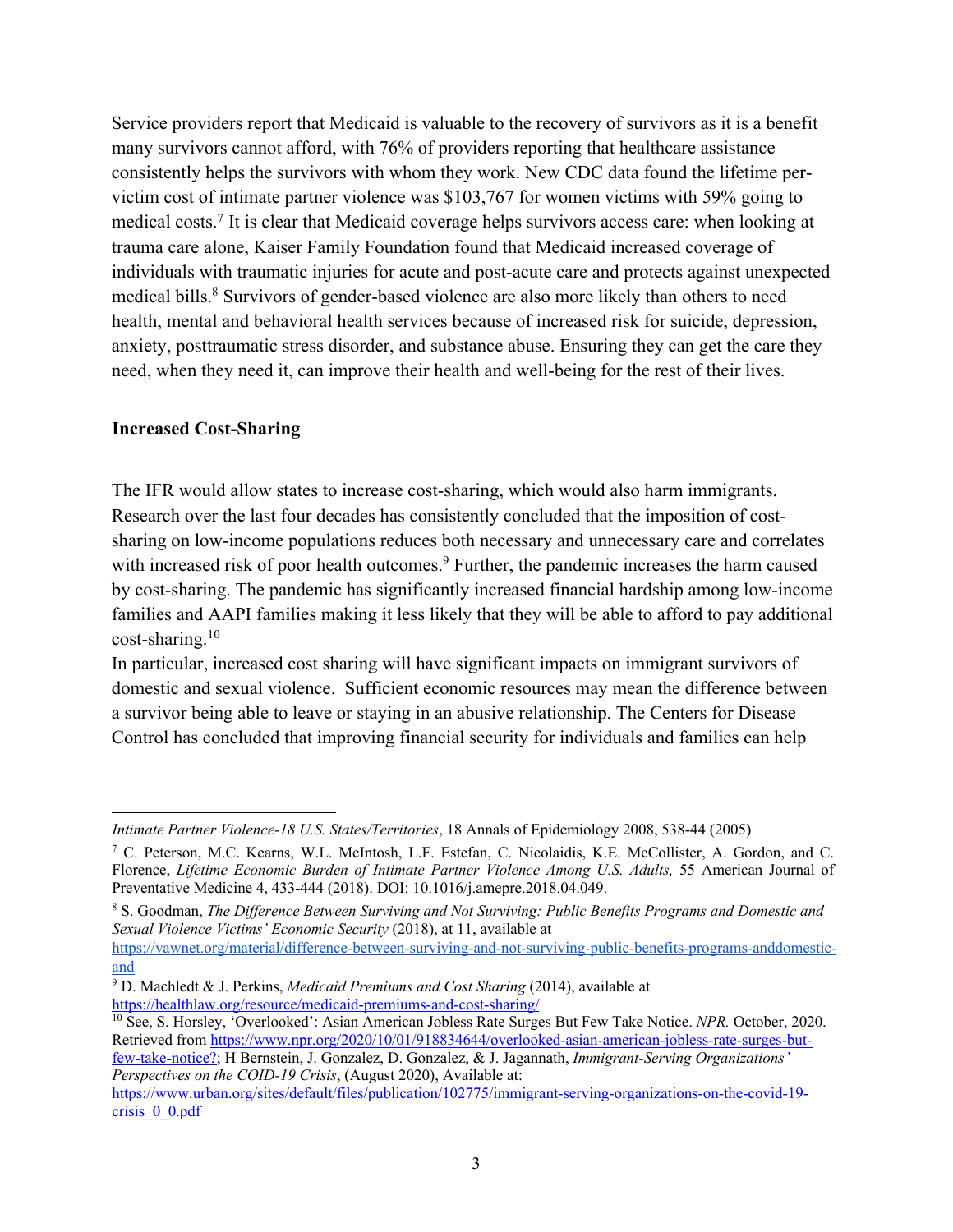reduce and prevent intimate partner violence.<sup>11</sup> Economic instability can exacerbate the physical health, mental health, and financial impacts of domestic violence and sexual assault due to, for example, lack of access to affordable counseling and health services, transportation, and/or legal assistance.<sup>12</sup> Access to economic resources and other safety net benefits, such as reduced Medicaid cost-sharing, therefore play a pivotal role in a victim's ability to escape and overcome domestic violence and sexual assault, helping victims afford the basics (such as food, housing, and healthcare) and rebuild their lives after violence.

## **General Eligibility Exceptions**

Additionally, the IFR authorizes states to terminate coverage for individuals that should be protected under the FFRCA. This violates Congress' intent and should be rescinded. Under the Immigrant Children's Health Improvement Act (ICHIA) option, states can cover lawfully present immigrant children and pregnant women in Medicaid and CHIP without a 5 year wait. However, once these children turn 21 and these women finish their 60-day postpartum period, the IFR requires states to restrict their eligibility to only services covered through emergency Medicaid.

CMS is essentially saying that the MOE does not apply to these immigrants – an exclusion that is particularly troubling because immigrant communities have been disproportionately affected by COVID-1913. Depending on the state, COVID-19 testing and treatment may not be covered under emergency Medicaid<sup>14</sup>. Furthermore, affected immigrant survivors will not have coverage for the management of chronic conditions, worsening health outcomes<sup>15</sup> and potentially increasing the risk of death from COVID-19.16

<sup>&</sup>lt;sup>11</sup> Centers for Disease Control and Prevention. *Costs of Intimate Partner Violence Against Women in the United States*, (2003) Available at: https://www.cdc.gov/violenceprevention/pdf/IPVBook-a.pdf

<sup>12</sup> *See*, e.g., J.L. Postmus, S.B. Plummer, S. McMahon, N.S. Murshid, & and M.S. Kim, *Understanding Economic Abuse in the Lives of Survivors.* 27 Journal of Interpersonal Violence 3,411–430 (2012); A. Adams, C. Sullivan, D. <sup>13</sup> C.D.C., COVID-19 Case Investigation and Contact Tracing among Refugee, Immigrant, and Migrant (RIM) *Populations; Important Considerations for Health Departments* (Dec.4, 2020) Available at:

https://www.cdc.gov/coronavirus/2019-ncov/php/rim-considerations.html

<sup>14</sup> KFF, *Medicaid Emergency Authority Tracker: Approved State Actions to Address COVID-19* (2020), Available at: https://www.kff.org/medicaid/issue-brief/medicaid-emergency-authority-tracker-approved-state-actions-toaddress-covid-19/

<sup>&</sup>lt;sup>15</sup> K. Wagnerman, *Reviewing the Evidence on the Value of Health Insurance* (2017), Available at: https://ccf.georgetown.edu/2017/06/23/reviewing-the-evidence-on-the-value-of-health-insurance/

<sup>16</sup> E.g., L. Zhu et al, Association of Blood Glucose Control and Outcomes in Patients with COVID-19 and Preexisting Type 2 Diabetes, Cell Metablism 31, 1068-1077 (June 2, 2020), Available at

https://www.ncbi.nlm.nih.gov/pmc/articles/PMC7252168/pdf/main.pdf; J. Tesoriero et.al, *Elevated COVID-19 Outcomes Among Persons Living with Diagnosed HIV Infection in New York State: Results from a Population-level Match of HIV, COVID-19*, and Hospitalization Databases, medRxiv 2020, Available at: https://www.medrxiv.org/content/10.1101/2020.11.04.20226118v1.full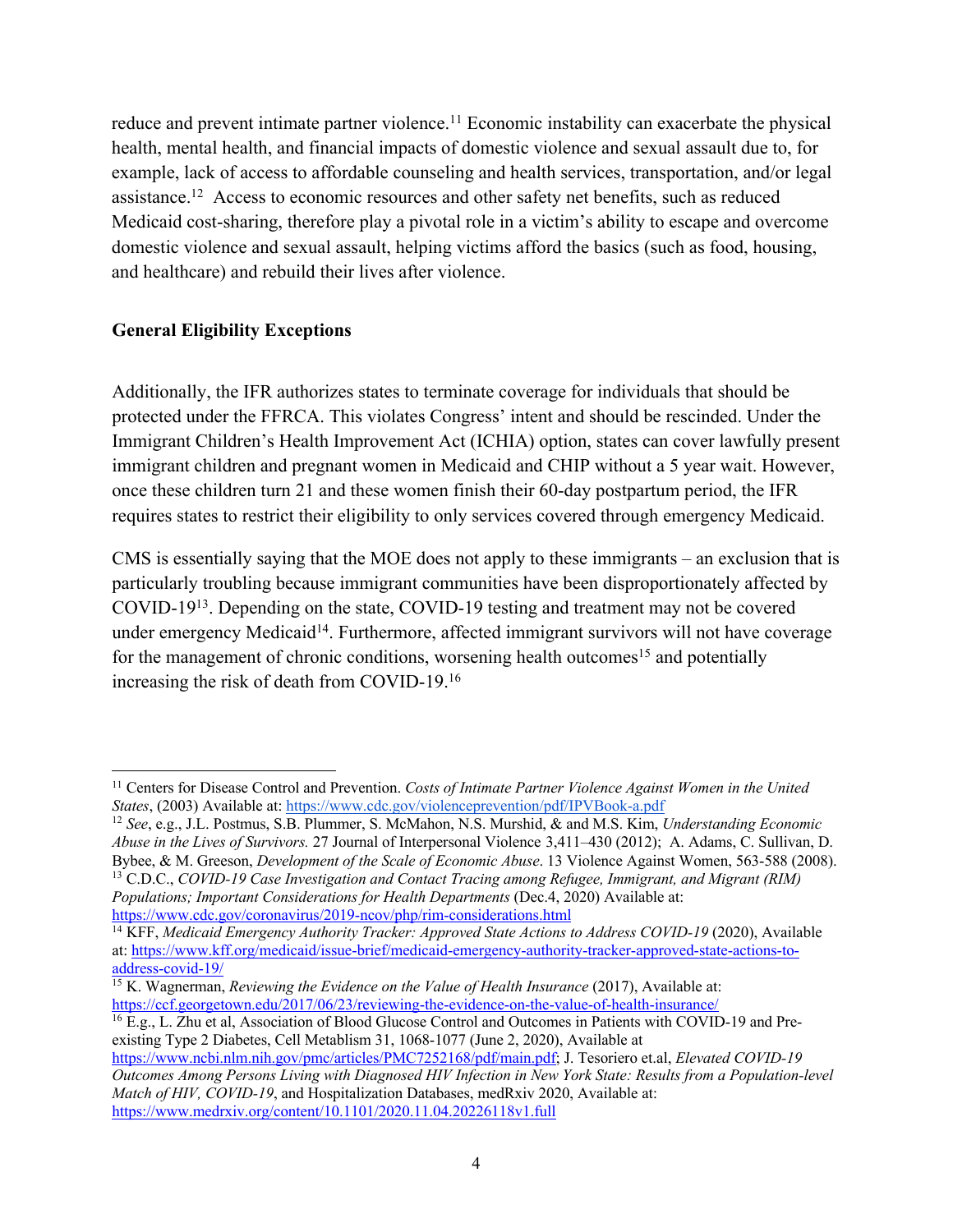API-GBV also opposes the other eligibility exceptions under the maintenance of effort requirement.

## **Valid Enrollment**

Under the IFR, CMS narrows the definition of "valid enrollment" to exclude some enrollees who should be considered properly enrolled and covered by the protections of the FFRCA.

CMS states that individuals eligible by presumptive eligibility are not "validly enrolled" for the purposes of the continuous coverage provision, on the theory that these individuals "have not received a determination of eligibility under the state plan." However, the Medicaid statute consistently describes presumptive eligibility as (for example, under hospital presumptive eligibility) "*determining*, on the basis of preliminary information, whether any individual is eligible for medical assistance..." (emphasis added).<sup>17</sup> CMS's attempt to distinguish presumptively eligible populations is therefore inconsistent with the Medicaid statute. Moreover, pandemic-related circumstances are making it extremely difficult for many people to complete a full Medicaid application before their presumptive eligibility period ends.

For survivors of gender-based violence, presumptive eligibility would help those whose abusers may have confiscated their paperwork or documents in order to further manipulate, isolate, coerce, and punish them and prevent them from escaping or seeking help. A survivor might have to risk their safety trying to retain or regain control over documents or belongings that could serve to establish or renew eligibility for benefits.<sup>18</sup> The agency and states should be expanding presumptive eligibility for everyone, including immigrants, during a pandemic.

## **Availability of COVID-19 Vaccines**

Immigrants have been one of the groups hardest hit by the pandemic,<sup>19</sup> with millions serving as frontline essential workers and often ineligible for many public programs or COVID relief. Public health experts agree that widespread use of a safe and effective preventive vaccine will be critical to curb this deadly pandemic.

 $17$  42 U.S.C. § 1396(a)(47)(B)

<sup>18</sup> *See, e.g.*, Anne L. Ganley, *Health Resource Manual* 37 (2018); Margaret E. Adams & Jacquelyn Campbell, *Being Undocumented & Intimate Partner Violence (IPV): Multiple Vulnerabilities Through the Lens of Feminist Intersectionality*, 11 Women's Health & Urb. Life 15, 21-24 (2012); Evan Stark, *Coercive Control, How Men Entrap Women in Personal Life***,** New York, Oxford University Press (2007).

<sup>19</sup> H. Bernstein, et al, note 10, *supra.*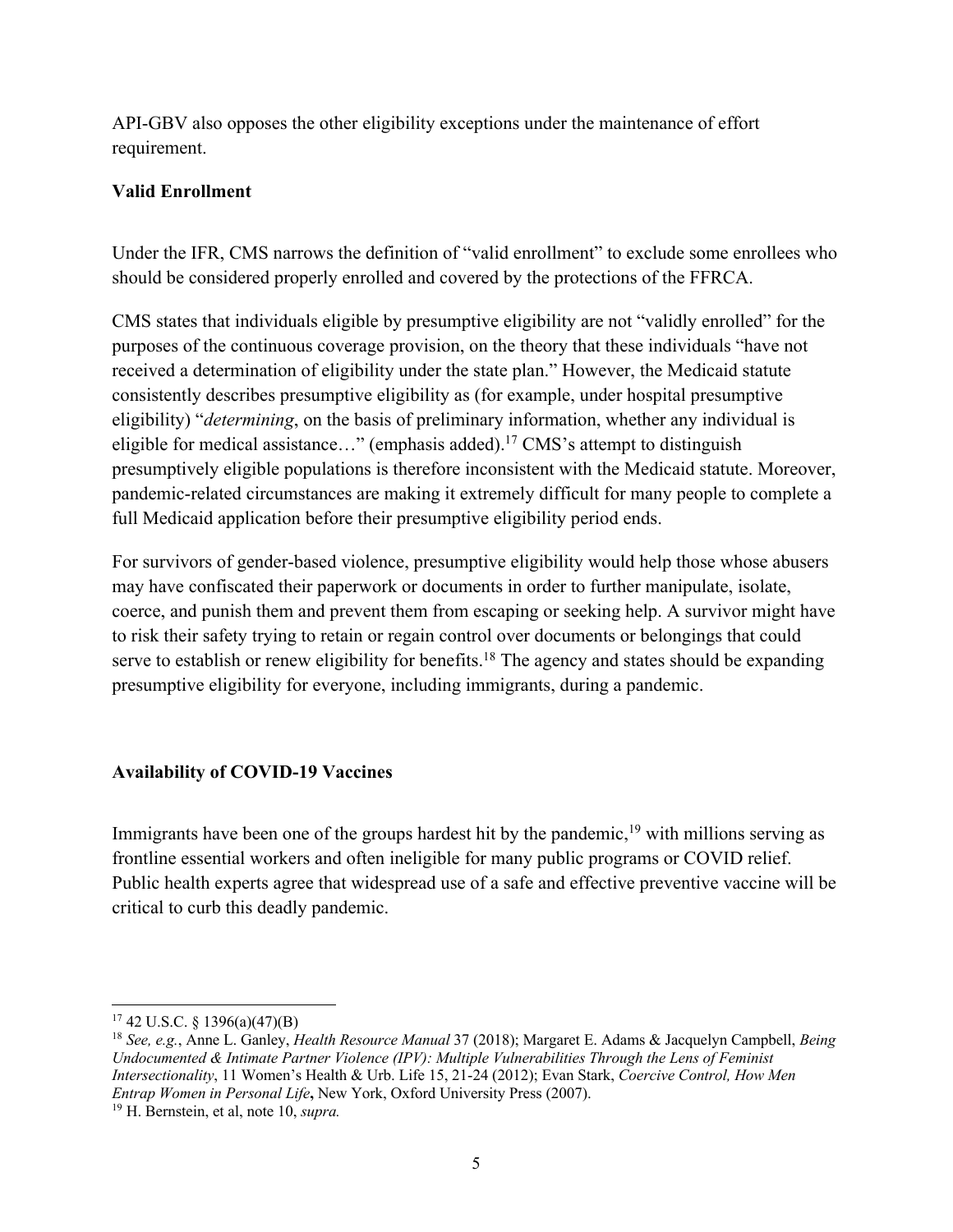Although no COVID-19 vaccine had yet been finally approved in the U.S., Congress recognized the vital importance of coverage and access to COVID-19 vaccines when it enacted the FFCRA. Congress provided that state Medicaid programs receive enhanced federal funding if they cover approved COVID-19 vaccines, and provide access without cost sharing, during the period of the public health emergency.

However, CMS is inexplicably seeking to limit access to COVID-19 vaccines, allowing states to exclude coverage of vaccinations. To date, states that operate CHIP separate from their Medicaid programs have covered vaccines for all CHIP enrollees. This includes many pregnant immigrants who may obtain CHIP eligibility through their state's adoption of the Immigrant Children's Health Improvement Act (ICHIA) option or through coverage of the fetus of a pregnant immigrant. Yet the IFR says that states do not have to cover vaccines for pregnant and postpartum women in separate CHIP programs. If a state chose to do this, a very vulnerable population could not get a critical vaccine in the midst of a public health emergency.

## **Use of an Interim Final Rule**

API-GBV does not believe CMS should have implemented these policies – which directly and materially impact access to health care for tens of millions of enrollees during a health pandemic – as an interim final rule. There is no significant exigency associated with a notice and comment period for the policy contained in this IFR, whereas reducing health care eligibility, decreasing benefits, and increasing costs during a pandemic without an opportunity to comment will lead to immediate harms to many immigrants and their families. These policies will cause substantial harms before HHS has time to finalize the rule – harms that could have been avoided had CMS solicited public comments, before the rule took effect.

## **Other Provisions**

In addition to the provisions mentioned above, API-GBV also opposes the changes permitting states to:

- increase utilization management;
- modify the post-eligibility treatment of income rules;
- move enrollees from one tier of benefits in Medicaid to another tier;
- terminate coverage for people during the pandemic;
- determine individuals ineligible due to procedural issues; and
- allow modifications to the Section 1332 waiver process to reduce public input.